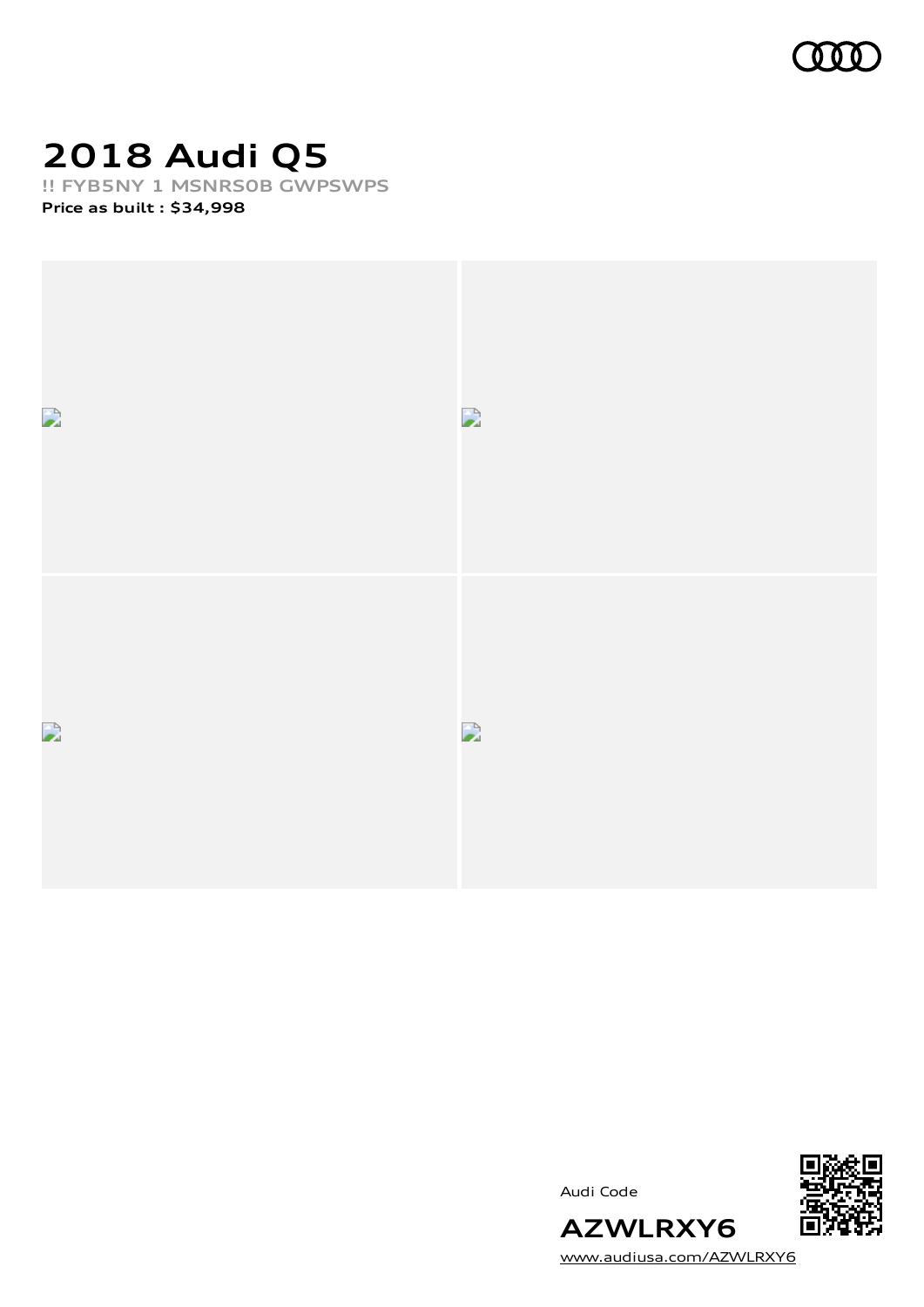## **Summary**

#### **Audi 2018 Audi Q5** !! FYB5NY 1 MSNRS0B GWPSWPS

**Price as buil[t](#page-7-0)** \$34,998

### **Exterior colour**

Mythos Black metallic

## $\overline{\phantom{a}}$

### **Further Information**

|                 | N٥           |
|-----------------|--------------|
| Mileage         | 23,011 miles |
| Type of vehicle | Used car     |

**Warranty**

#### **Interior colour**

### **Technical Specifications**

| Engine type                  | Inline Four cylinder                         |
|------------------------------|----------------------------------------------|
| stroke                       | Displacement/Bore and 1984/82.5 x 92.8 cc/mm |
| Torque                       | 273 @ 1,600-4,500 lb-ft@rpm                  |
| Top track speed              | $130$ mph                                    |
| Acceleration (0 - 60<br>mph) | 5.9 seconds seconds                          |
| Recommended fuel             | Premium                                      |

#### **Audi Code** AZWLRXY6

**Your configuration on www.audiusa.com** [www.audiusa.com/AZWLRXY6](https://www.audiusa.com/AZWLRXY6)

**Commission number** fd4c31290a0e0ae83598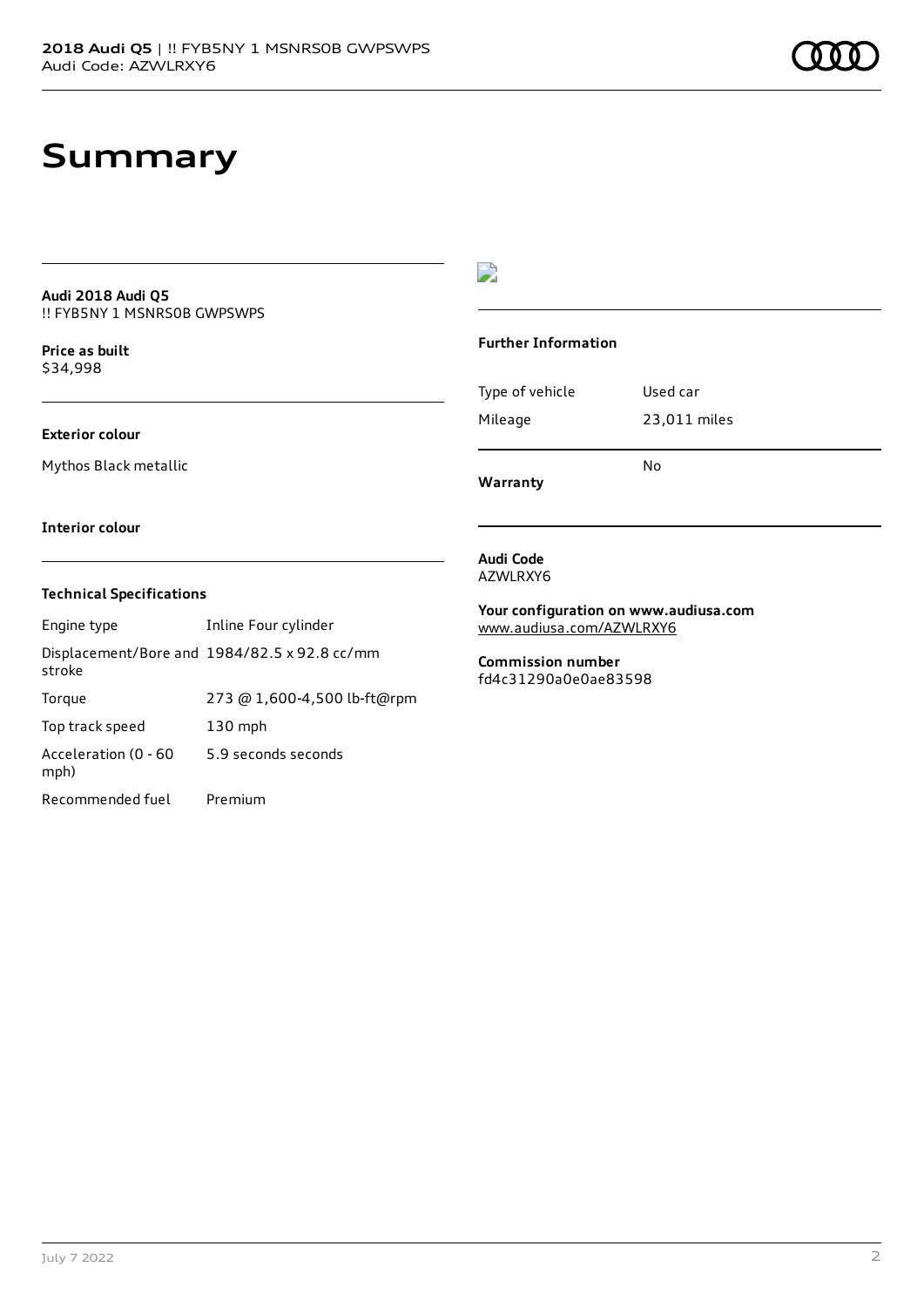

# **Standard features**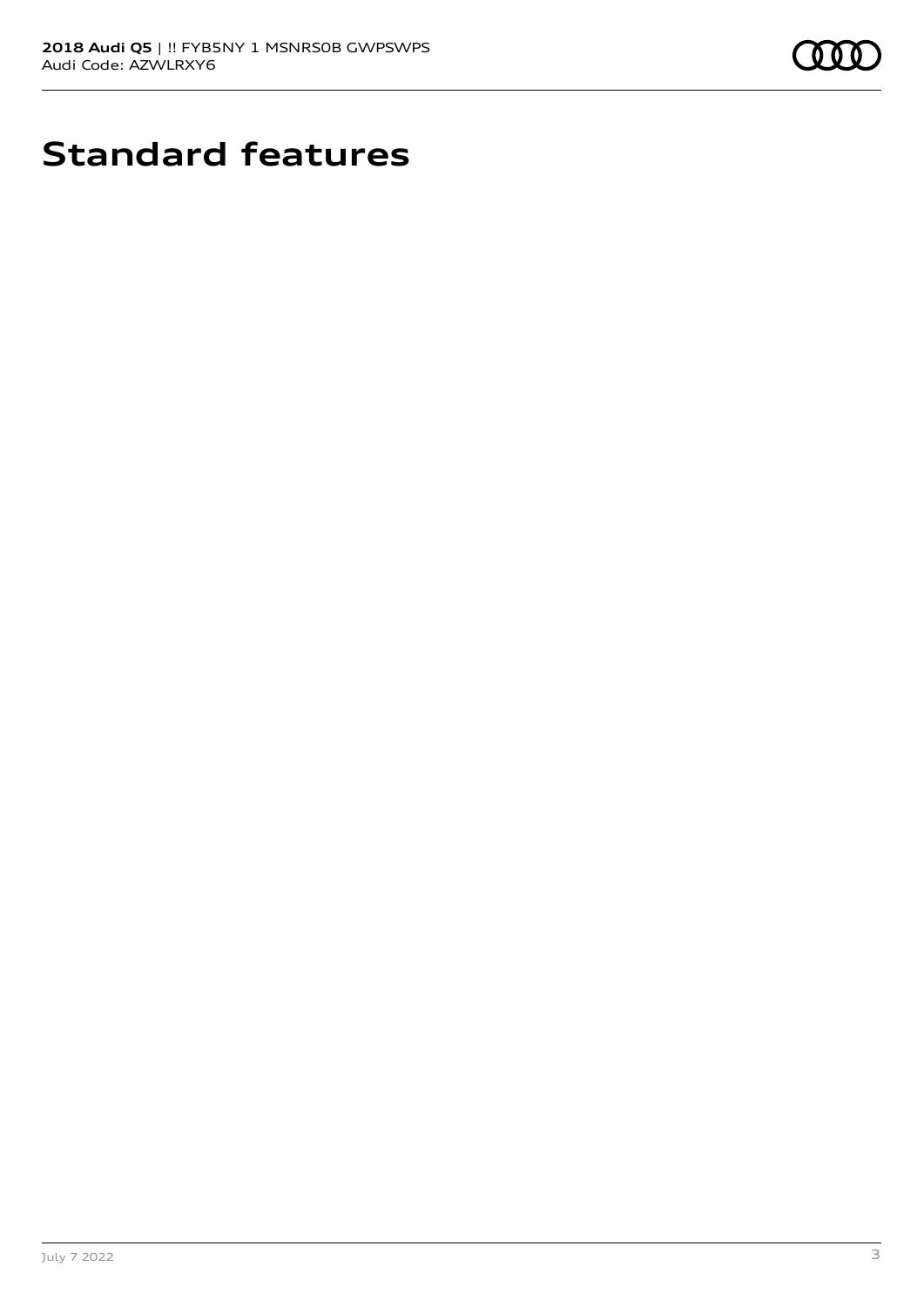## **Dealer remarks**

CARFAX One-Owner. Odometer is 5606 miles below market average! Audi Certified pre-owned Details:

\* Limited Warranty: 12 Month/Unlimited Mile beginning after new car warranty expires or from certified purchase date

\* Warranty Deductible: \$0

\* Includes 24/7 Roadside Assistance emergency towing, collision, jump start, flat tire change, emergency fuel service, lock-out service, extrication service, Audi assist, CARFAX Vehicle History Report and SiriusXM satellite radio complimentary 90 day subscription. If Audi New Vehicle Limited Warranty (NVLW) coverage remains at time of CPO purchase, CPO Limited Warranty Coverage commences upon expiration of NVLW and continues until 5 years from vehicle's original in-service date with no mileage limitation. If NVLW coverage has expired at time of CPO purchase, CPO Limited Warranty coverage commences at time of purchase and continues for 12 months with no mileage limitation. Limited warranty is transferable between private parties.

\* 300+ Point Inspection

3-Step Heated Front Seats, Audi Advanced Key, Audi Connect CARE, Audi Connect PRIME & PLUS, Audi Side Assist w/Pre Sense Rear, Audi Virtual Cockpit, Bang & Olufsen 3D Sound System, Driver Seat Memory, Full LED Headlights, Heated Auto-Dimming & Power-Adjustable Mirrors, High Gloss Window Surrounds, Navigation Package, Panoramic Sunroof w/Tilt/Slide & Power Sunshade, Parking System Plus (Front/Rear Acoustic Sensors), Premium Plus Package, Radio: MMI Navigation Plus System, Rear Cross Traffic Assist, SiriusXM All Access Service, Stainless Steel Door Sills, Vehicle Exit Assist, Wheels: 8" x 19" 5-Arm-Wing Design Wheel. Recent Arrival! Certified. Mythos Black Metallic quattro 23/27 City/Highway MPG

Awards:

\* 2018 KBB.com 10 Favorite New-for-2018 Cars \* 2018 KBB.com Best Auto Tech Awards \* 2018 KBB.com Best Buy Awards \* 2018 KBB.com 10 Most Awarded Cars \* 2018 KBB.com 10 Most Awarded Brands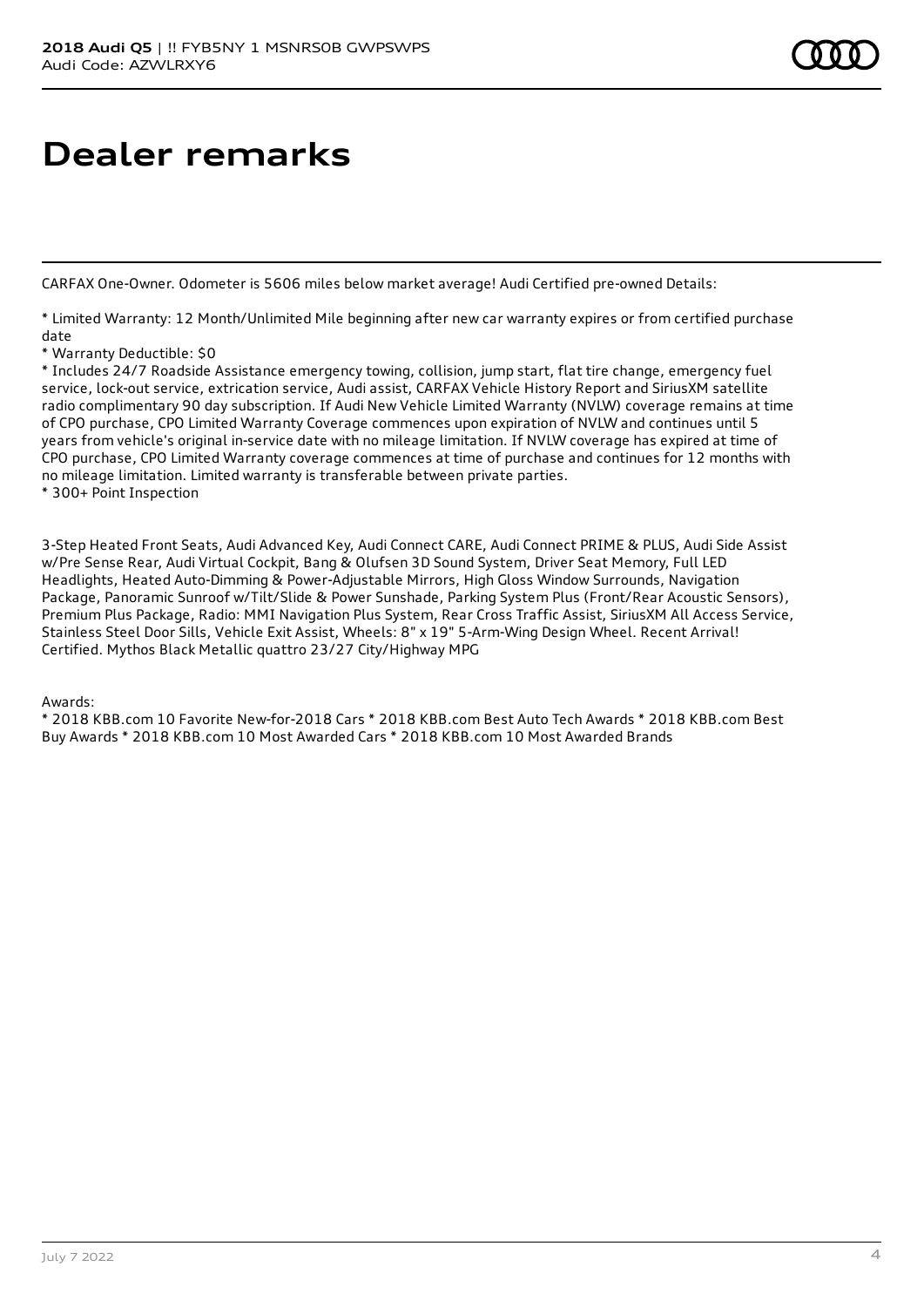## **Technical Specifications**

### **Engineering | Performance**

| Engine type                                        | Inline Four cylinder                         |
|----------------------------------------------------|----------------------------------------------|
| Acceleration (0 - 60 - 5.9 seconds seconds<br>mph) |                                              |
| Engine block                                       | Cast Iron                                    |
| Induction/fuel injection Turbocharged/TFSI®        |                                              |
| Cylinder head                                      | Aluminum-alloy                               |
| Max. output ps/hp                                  | 252 @ 5,000-6000 @ rpm                       |
| Towing capacity                                    | 4,400 lb                                     |
| stroke                                             | Displacement/Bore and 1984/82.5 x 92.8 cc/mm |
| Top track speed                                    | $130$ mph                                    |
| Torque                                             | 273 @ 1,600-4,500 lb-ft@rpm                  |
| Valvetrain                                         | 16 valve DOHC                                |

### **Transmission | Drivetrain**

| Gear ratios: 6th         | 0.508:1                                                                                                            |
|--------------------------|--------------------------------------------------------------------------------------------------------------------|
| Gear ratios: 7th         | 0.386:1                                                                                                            |
| Gear ratios: Reverse     | 2.75:1                                                                                                             |
| Drivetrain type          | Automatic with quattro® all-wheel-<br>drive                                                                        |
| Gear ratios: Final Drive | 5.302:1                                                                                                            |
| Gear ratios: 4th         | 1.057:1                                                                                                            |
| Transmission             | Seven-speed S tronic <sup>®</sup> dual-clutch<br>automatic transmission and quattro<br>with ultra® all-wheel-drive |
| Gear ratios: 5th         |                                                                                                                    |
|                          | 0.738:1                                                                                                            |
| Gear ratios: 2nd         | 2.190:1                                                                                                            |
| Gear ratios: 3rd         | 1.517:1                                                                                                            |

### **Electrical system**

Alternator 14 Volts - 110-150A Battery 12 Volts - 75Ah

#### **Steering**

| Steering type                             | Electromechanical power steering |
|-------------------------------------------|----------------------------------|
| Turning diameter, curb-38.4 ft<br>to-curb |                                  |
| Steering ratio                            | 15.8:1                           |

#### **Suspension**

| Front axle | Five-link front suspension  |
|------------|-----------------------------|
| Rear axle  | Five-link rear suspension   |
| Optional   | Adaptive damping suspension |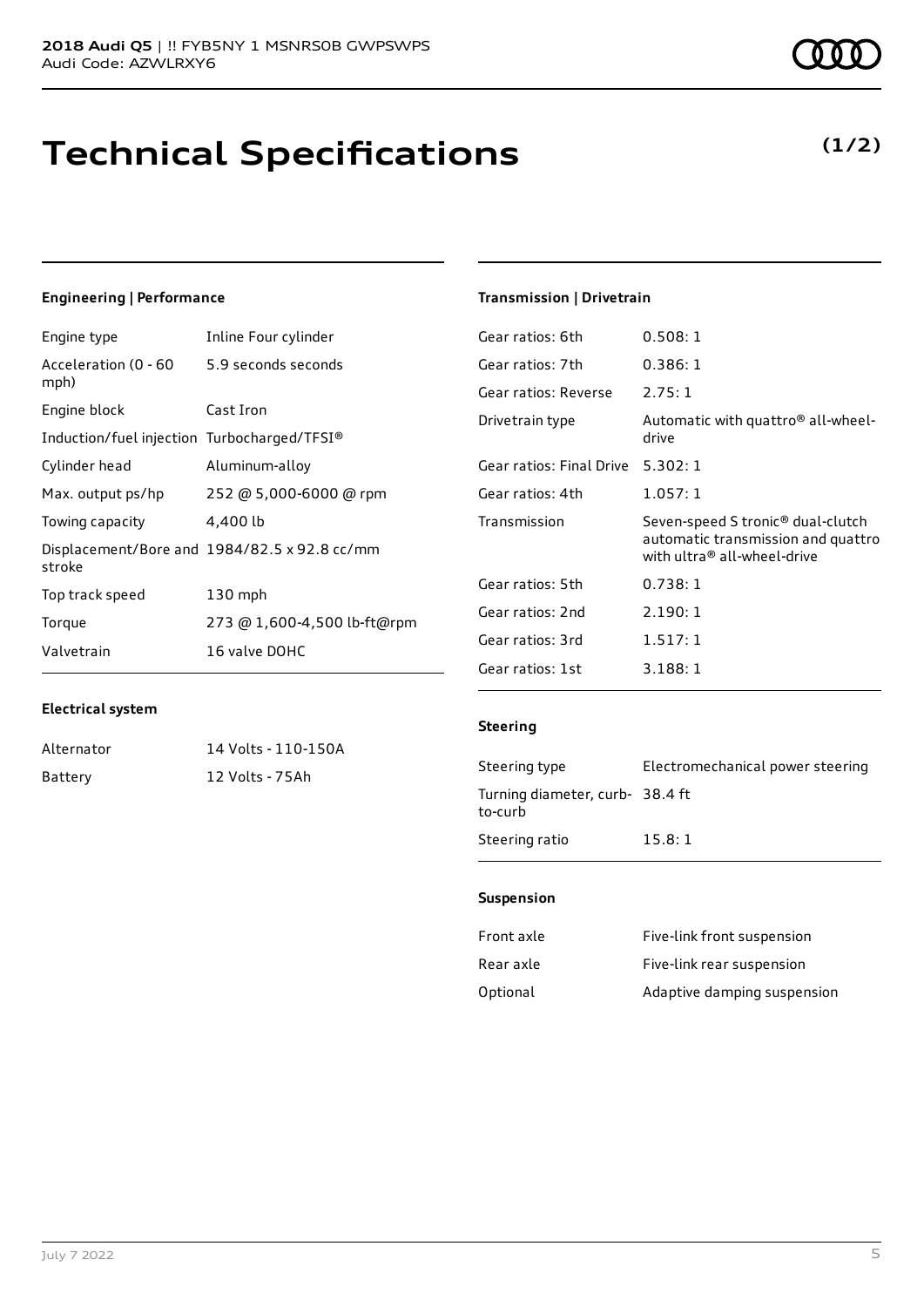## **Technical Specifications**

### **Brakes**

| Front brakes  | 13.3 (ventilated disc) in |
|---------------|---------------------------|
| Rear brakes   | Not known in              |
| Parking brake | Electromechanical         |

### **Warranty | Maintenance**

| Warranty    | 4-year/50,000-mile new vehicle<br>limited warranty                                        |
|-------------|-------------------------------------------------------------------------------------------|
| Maintenance | 12-month/10,000-mile (whichever<br>occurs first) NO CHARGE first<br>scheduled maintenance |

#### **Exterior Measurements**

| Height                           | 65.3 in  |
|----------------------------------|----------|
| Overall width without<br>mirrors | 74.5 in  |
| Length                           | 183.6 in |
| Wheelbase                        | 111.0 in |
| Drag coefficient                 | 0.30 Cw  |
| Overall width with<br>mirrors    | 84 3 in  |
| Track rear                       | 63.3 in  |
| Track front                      | 63.6 in  |
| Curb weight                      | 4,045 lb |
| Ground clearance,<br>loaded      | 8.2 in   |

## **Interior measurements**

| Seating capacity                          | 5                       |
|-------------------------------------------|-------------------------|
| Shoulder room, rear                       | 56.5 in                 |
| Head room with front<br>sunroof           | 40.2 in                 |
| Leg room, rear                            | 37.8 in                 |
| Shoulder room, front                      | 57.7 in                 |
| Head room with rear<br>sunroof            | 37.7 in                 |
| Head room, rear                           | 39.3 in                 |
| Leg room, front                           | 41.0 in                 |
| Head room, front                          | 41.7 in                 |
| Cargo volume, rear<br>seatbacks up/folded | 26.8, 60.4 cu ft, cu ft |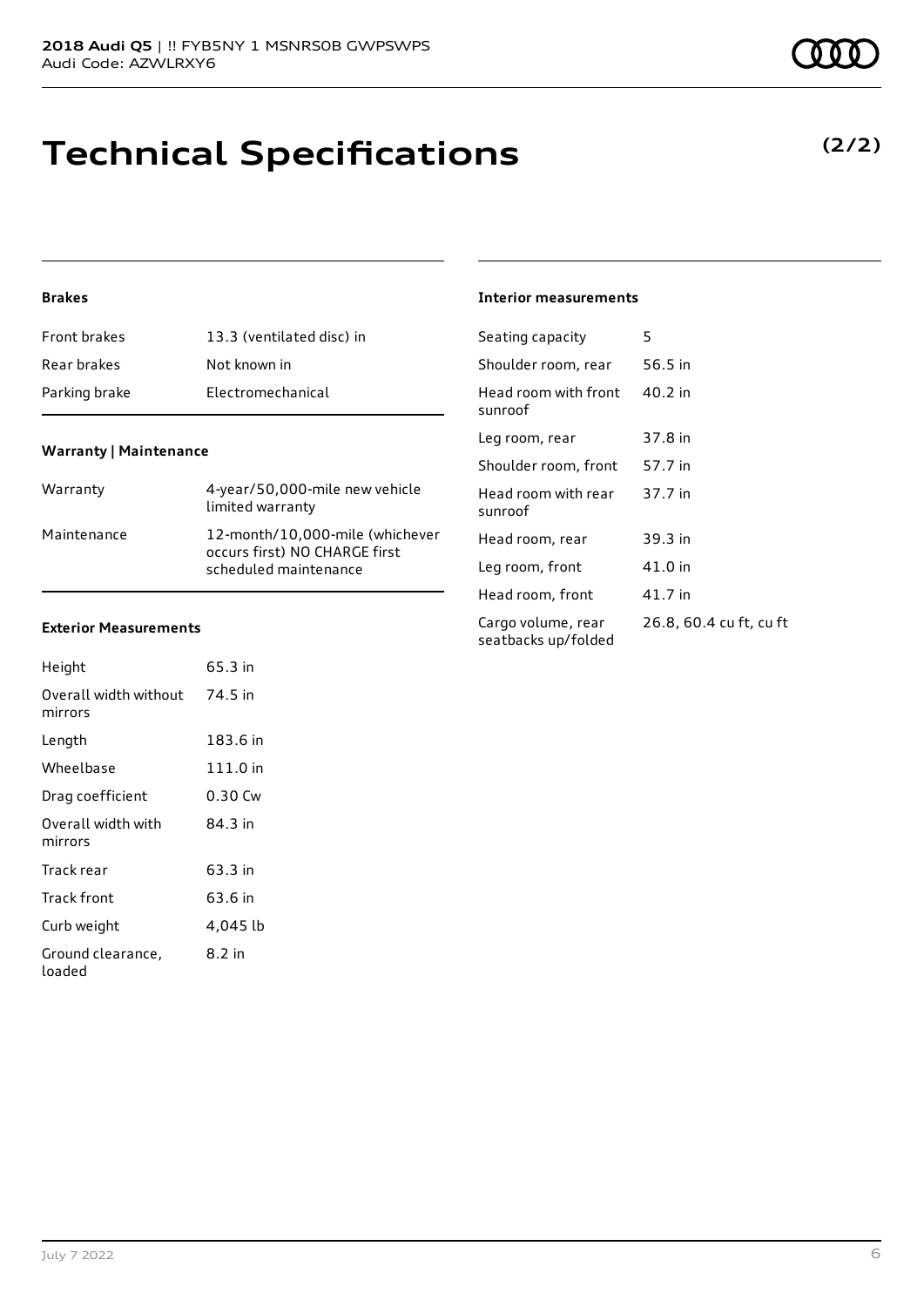

## **Contact**

Dealer **Audi Palo Alto**

1730 Embarcadero Rd 94303 Palo Alto CA

Phone: 6508566300 FAX: 6508562337

www: [https://www.audipaloalto.com](https://www.audipaloalto.com/)